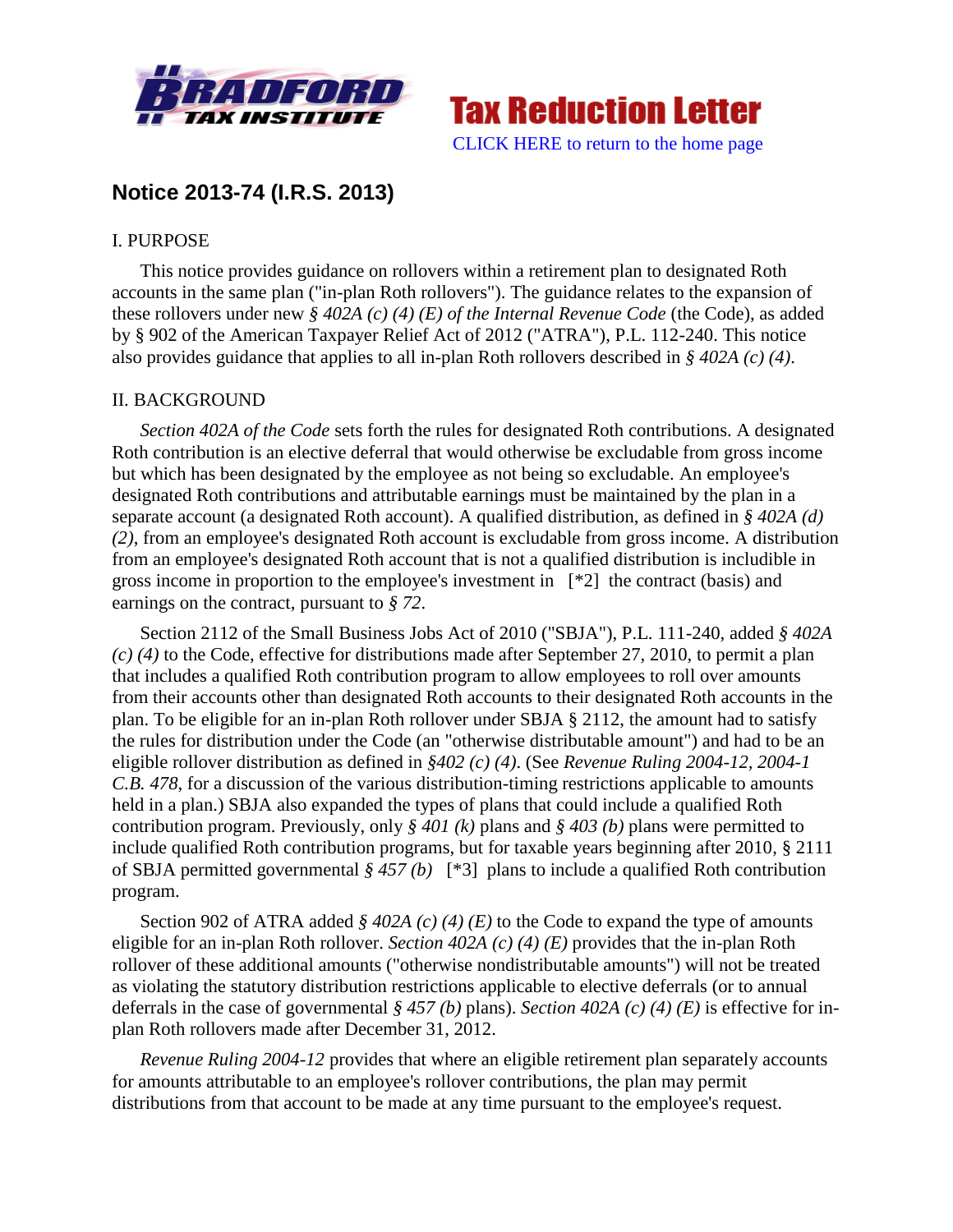*Notice 2010-84, 2010-51 I.R.B. 872*, provides guidance on in-plan Roth rollovers under SBJA § 2112, including the provisions of SBJA that permitted an employee who made an in-plan Roth rollover in 2010 to include in gross income half of the taxable amount of the rollover in 2011 and half in 2012.

### III. GUIDANCE

This Section III provides guidance on in-plan [\*4] Roth rollovers. This guidance is in addition to the guidance provided in *Notice 2010-84*. Part A addresses the applicability of *Notice 2010-84* to in-plan Roth rollovers of otherwise nondistributable amounts. Part B provides additional guidance relating to in-plan Roth rollovers of otherwise nondistributable amounts. Part C provides guidance relating to all in-plan Roth rollovers.

Part A - Application of *Notice 2010-84* to In-Plan Roth Rollovers of Otherwise Nondistributable Amounts

Q-1. How does *Notice 2010-84* apply after ATRA?

A-1. Generally, the rules in *Notice 2010-84* apply to all in-plan Roth rollovers, including rollovers of otherwise nondistributable amounts, as permitted under ATRA. For example, in accordance with *Q&A-2 of Notice 2010-84*, to be eligible for an in-plan Roth rollover, an amount must be vested.

However, as a result of the expansion of eligibility for in-plan Roth rollovers made by ATRA, the part of *Q&A-2 of Notice 2010-84* that provides that an amount is not eligible for an in-plan Roth rollover unless it satisfies the rules for distribution under the Code no longer applies. In addition, the following parts of *Notice 2010-84* apply only to an in-plan Roth rollover of an [\*5] otherwise distributable amount and do not apply to an in-plan Roth rollover of an otherwise nondistributable amount: (i) the part of Q&A-1 that provides that an in-plan Roth rollover may be accomplished by an in-plan Roth 60-day rollover; and (ii)  $Q&A-5$ , relating to the requirement for a revised *§ 402 (f)* notice. Thus, a *§ 402 (f)* notice is not required for a participant making an in-plan Roth rollover of an otherwise nondistributable amount.

Part B - Additional Rules Applicable to In-Plan Roth Rollovers of Otherwise Nondistributable Amounts

Q-2. What amounts are eligible for an in-plan Roth rollover under *§ 402A (c) (4) (E)* in addition to the amounts eligible under SBJA § 2112?

A-2. *Section 402A (c) (4) (E)* provides that a plan with a designated Roth account can permit an in-plan Roth rollover of an amount not otherwise distributable under the plan. Thus, the following contributions (and earnings thereon) may now be rolled over to a designated Roth account in the same plan, without regard to whether the amounts satisfy the conditions for distribution: elective deferrals in *§ 401 (k)* plans and *§ 403 (b)* plans; matching contributions and nonelective contributions, including qualified matching [\*6] contributions and qualified nonelective contributions described in *§ 1.401 (k)-6*; and annual deferrals made to governmental *§ 457 (b)* plans. (The federal government's Thrift Savings Plan is treated as a *§ 401 (k)* plan for this purpose.)

Q-3. Is an amount rolled over to an employee's designated Roth account pursuant to *§ 402A (c) (4) (E)* subject to any distribution restrictions after the in-plan Roth rollover?

A-3. Yes. If an amount is rolled over to a designated Roth account pursuant to *§ 402A (c) (4) (E)*, then, notwithstanding *Revenue Ruling 2004-12*, the amount rolled over and applicable earnings remain subject to the distribution restrictions that were applicable to the amount before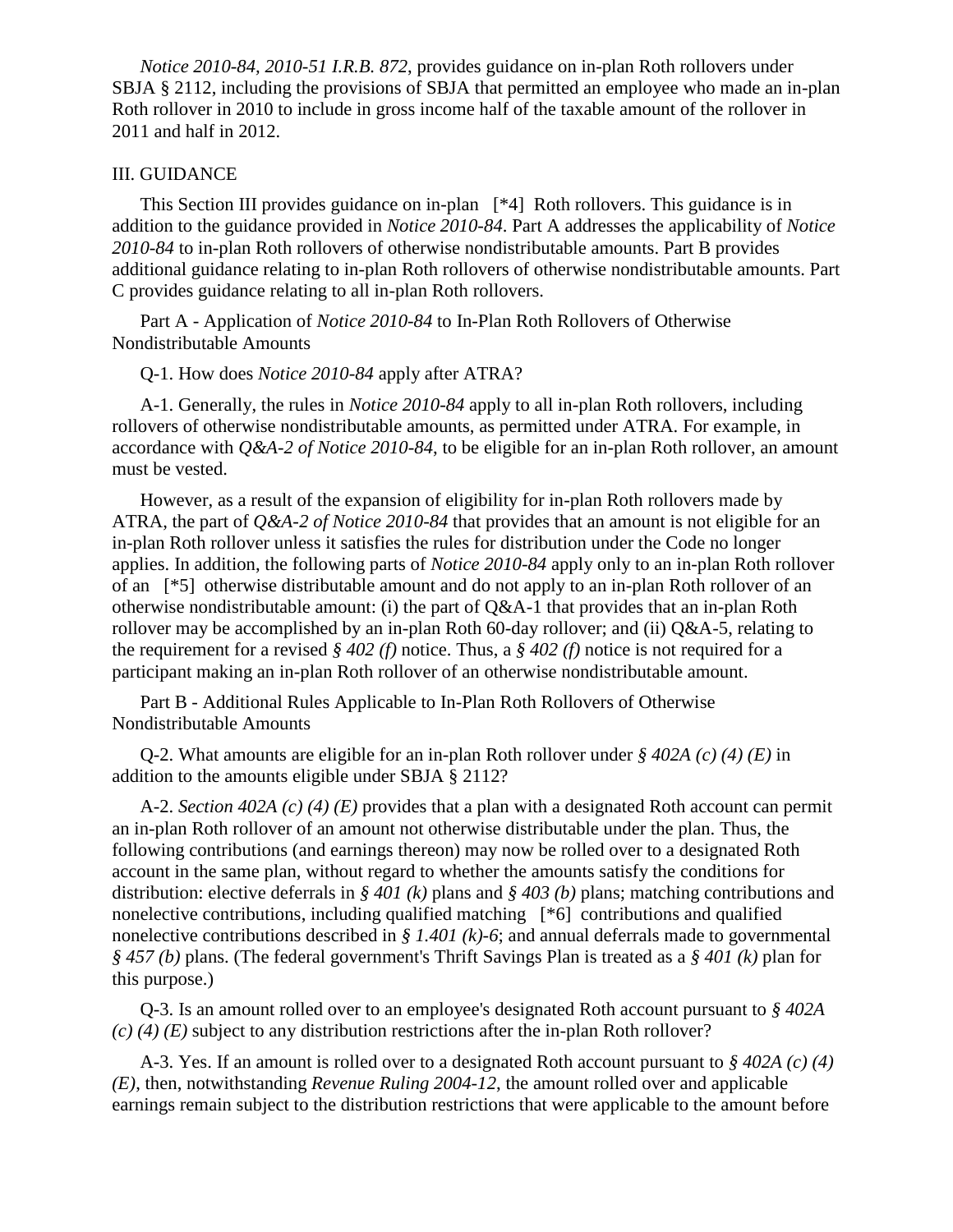the in-plan Roth rollover. Thus, for example, if a *§ 401 (k)* plan participant who has not had a severance from employment makes an in-plan Roth rollover of an amount from the participant's pre-tax elective deferral account prior to age 59 1/2, that amount and applicable earnings may not be distributed from the plan prior to attainment of age 59 1/2 or the occurrence of another event described in *§ 401 (k) (2) (B)*.

Q-4. Does withholding under *§ 3405* or *3402 (p)* apply to an in-plan Roth rollover of an otherwise [\*7] nondistributable amount?

A-4. No. An in-plan Roth rollover of an otherwise nondistributable amount is treated as an eligible rollover distribution for purposes of *§ 3405*, and because an in-plan Roth rollover of an otherwise nondistributable amount must be made by a direct rollover, no withholding under *§ 3405* applies. See *§ 3405 (c) (1) (A)* and *(c) (2)*. Also, because this amount is not distributable (other than for purposes of making an in-plan Roth rollover), no part of the rollover may be withheld for voluntary withholding under *§ 3402 (p)*. An employee making an in-plan Roth rollover may need to increase his or her withholding or make estimated tax payments to avoid an underpayment penalty.

Q-5. When is a plan amendment providing for in-plan Roth rollovers of otherwise nondistributable amounts required to be adopted in order to be effective for a plan year?

A-5. (a) Section 401 (k) plans generally. Under section 5.02 of *Rev. Proc. 2007-44, 2007-2 C.B. 54*, which sets forth certain deadlines for adopting amendments to qualified plans, a plan amendment that provides for in-plan Roth rollovers of otherwise nondistributable amounts is a discretionary amendment that is not permitted to be [\*8] adopted later than the last day of the first plan year in which the amendment is effective. However, to give plan sponsors sufficient time to adopt such an amendment and thereby enable plan participants to make in-plan Roth rollovers of otherwise nondistributable amounts before the end of the 2013 plan year, the Internal Revenue Service (IRS) is extending the deadline for adopting a plan amendment described in paragraph (e) of this Q&A-5 to the later of the last day of the first plan year in which the amendment is effective or December 31, 2014, provided the amendment is effective as of the date the plan first operates in accordance with the amendment. Thus, in the case of a  $\S 401 (k)$ plan that has a calendar-year plan year, in order for the plan to permit an in-plan Roth rollover of an otherwise nondistributable amount during 2013, a plan amendment providing for that option must be adopted no later than December 31, 2014.

(b) *Section 401 (k)* safe harbor plans. Under *§ 1.401 (k)-3 (e) (1)*, sponsors of *§ 401 (k)* safe harbor plans described in *§ 401 (k) (12)* or *(13)* are prohibited from making mid-year changes to plan provisions that satisfy *§ 1.401 (k)-3* except as provided in *§ 1.401 (k)-3 (g)* [\*9] (relating to certain reductions or suspensions of safe harbor contributions) or in guidance of general applicability published in the Internal Revenue Bulletin. For purposes of the preceding sentence, a "mid-year change" is a change made after the beginning of a plan year that is effective during that plan year.

In accordance with *§ 1.401 (k)-3 (e) (1)*, this notice provides a temporary period during which sponsors of safe harbor plans are permitted to make a mid-year change to provide for inplan Roth rollovers of otherwise nondistributable amounts. The period ends December 31, 2014. Thus, in the case of a *§ 401 (k)* safe harbor plan that has a calendar-year plan year, in order for the plan to permit an in-plan Roth rollover of an otherwise nondistributable amount during 2013 or 2014, a plan amendment providing for that option must be adopted by December 31, 2014.

(c) *Section 403 (b)* plans. *Rev. Proc. 2013-22, 2013-18 I.R.B. 985*, provides that if an employer adopts, on or before December 31, 2009 (or, if later, the date the plan is established), a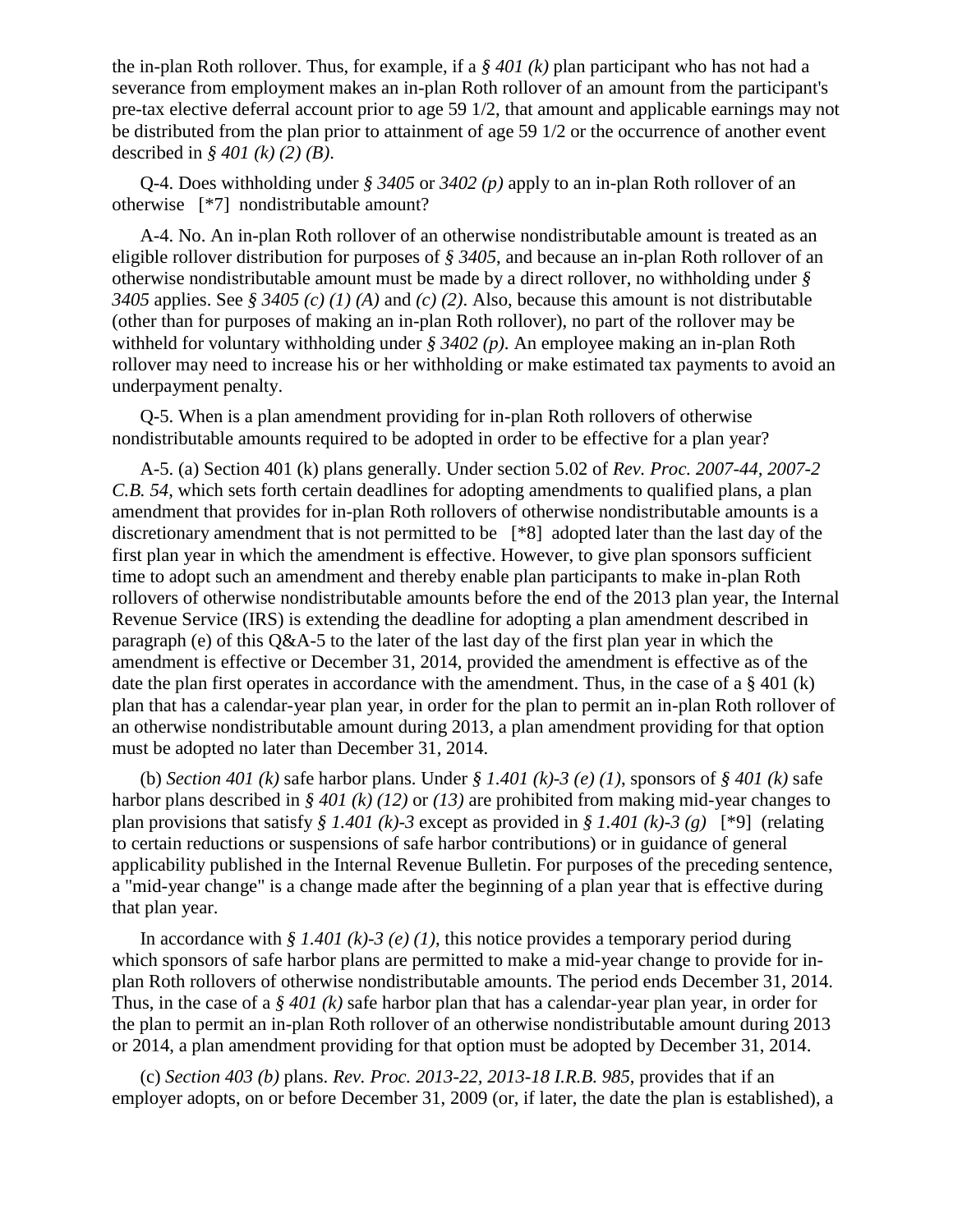written *§ 403 (b)* plan intended to satisfy the requirements of *§ 403 (b)* and the regulations thereunder, the employer has a remedial amendment [\*10] period in which to amend the plan to correct any form defects retroactive to January 1, 2010 (or the date the plan is established). The IRS will announce the end date of this remedial amendment period around the time the IRS issues opinion and advisory letters for pre-approved § 403 (b) plans under *Rev. Proc. 2013-22*. The end date of the remedial amendment period is expected to be more than a year after the date of that announcement. In the case of a  $\S$  403 (b) plan that has a remedial amendment period pursuant to *Rev. Proc. 2013-22*, a plan amendment permitting in-plan Roth rollovers of otherwise nondistributable amounts is permitted to be adopted on or before the last day of that remedial amendment period or, if later, the last day of the first plan year in which the amendment is effective, provided the amendment is effective as of the date the plan first operates in accordance with the amendment. See *Rev. Proc. 2013-22*, Section 21.

(d) Governmental § 457 (b) plans. A governmental § 457 (b) plan must reflect any optional provisions to ensure that the plan is operated in accordance with its plan terms. In the case of a governmental § 457 (b) plan, an amendment permitting in-plan Roth [\*11] rollovers of otherwise nondistributable amounts during 2013 or 2014 must be adopted by the later of the last day of the first plan year in which the amendment is effective or December 31, 2014, provided the amendment is effective as of the date the plan first operates in accordance with the amendment.

(e) Covered amendments. The extended amendment deadlines in this Q&A-5 apply not only to a plan amendment that permits in-plan Roth rollovers of otherwise nondistributable amounts but also to the following related amendments: (i) a plan amendment that permits elective deferrals under the plan to be designated as Roth contributions; (ii) a plan amendment that provides for the acceptance of rollover contributions by designated Roth accounts; and (iii) a plan amendment that permits in-plan Roth rollovers of some or all otherwise distributable amounts.

Part C - Additional Rules Applicable to All In-Plan Roth Rollovers

Q-6. Is a plan permitted to restrict the type of contributions eligible for an in-plan Roth rollover and the frequency of in-plan Roth rollovers?

A-6. Yes. Subject to the nondiscrimination requirements normally applicable to plan benefits, rights, and features (such as the right [\*12] to make a rollover), a plan may limit the type of contributions eligible for an in-plan Roth rollover and the frequency of in-plan Roth rollovers. For example, to simplify recordkeeping in a designated Roth account, a plan could provide that only otherwise distributable amounts are eligible for an in-plan Roth rollover. Under this approach, the designated Roth account would include only rollover amounts that could be distributed at any time upon the employee's request. Because the account would not accept rollovers of amounts that are subject to the distribution restrictions described in Q&A-3, the plan would not need to separately account for different types of in-plan Roth rollover amounts

Q-7. Would a plan with an ongoing qualified Roth contribution program violate *§ 411 (d) (6)* if it discontinued in-plan Roth rollovers?

A-7. No. An employee's ability to make an in-plan Roth rollover is not a *section 411 (d) (6)* protected benefit. However, an amendment to eliminate in-plan Roth rollovers is subject to the rules in *§ 1.401 (a) (4)-5*, relating to whether the timing of a plan amendment or a series of plan amendments has the effect of discriminating significantly in favor of highly compensated [\*13] employees or former highly compensated employees.